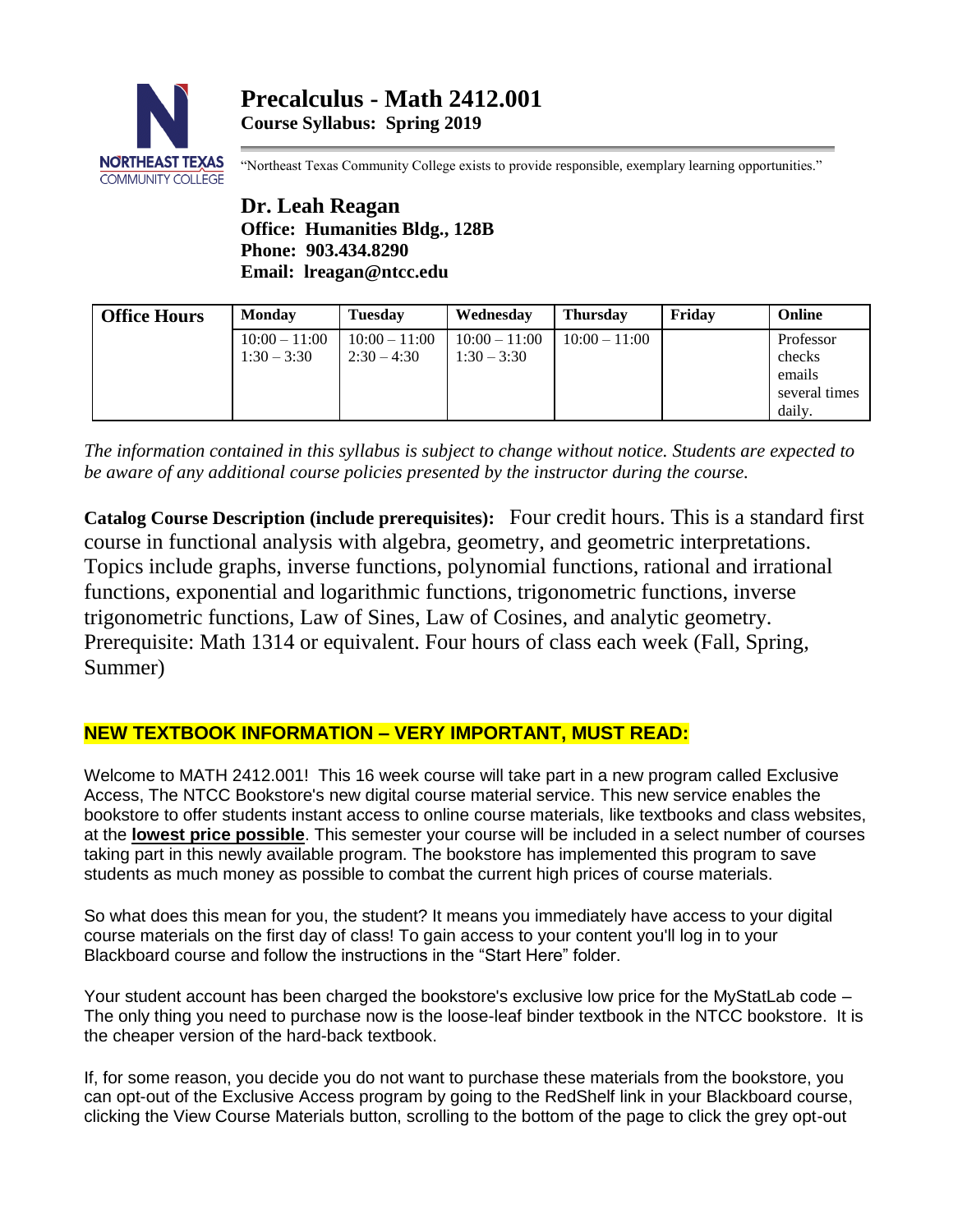button and following the prompts. If you opt-out by the add/drop deadline, you will receive a refund to your student account. Please contact the bookstore with any questions about refunds.

This program is aimed to help students navigate the world of ever-rising textbook prices and offer all students access to the materials at the start of instruction. If you have any questions concerning Exclusive Access, please reach out to the bookstore at [ntaylor@ntcc.edu](mailto:ntaylor@ntcc.edu) or email [help@redshelf.com](mailto:help@redshelf.com).

# **Required Textbook:**

Sullivan / Sullivan, Precalculus: Concepts Through Functions, A Right Triangle Approach to Trigonometry, 4th Edition, Upper Saddle River, NJ. (ask for the loose-leaf version (cheaper) – pick up in the bookstore). You will need to purchase a 3 ring binder to put the loose-leaf book into.

You'll also need: 0-321-19991-X PEARSON / DIGITAL TEXT W/MYMATH LAB (This part is automatically built into your Blackboard account when you register.)

To access your course materials, click on the Course Materials Access link within the Start Here folder on Blackboard.

For additional information on Exclusive Access, please access the textbook information provided on the portal (student tab, click on Academics then Textbooks.)

## **Recommended Reading(s):**

None

# **Student Learning Outcomes:**

Upon successful completion of this course, students will

- 2412.1 Recognize and apply algebraic and transcendental functions and to solve related equations both algebraically and graphically.
- 2412.2 Identify intervals of increasing, decreasing, or constant; estimate relative maxima and minima.
- 2412.3 Sketch algebraic curves with vertical, horizontal, and slant asymptotes and apply these graphs to ideas of continuity.
- 2412.4 Prove trigonometric identities.
- 2412.5 Solve right and oblique triangles.
- 2412.6 Determine the standard equation of a conic with given conditions and solve applied problems involving a conic.
- 2412.7 Solve applied problems with parametric forms, polar coordinates, vectors, and modeling.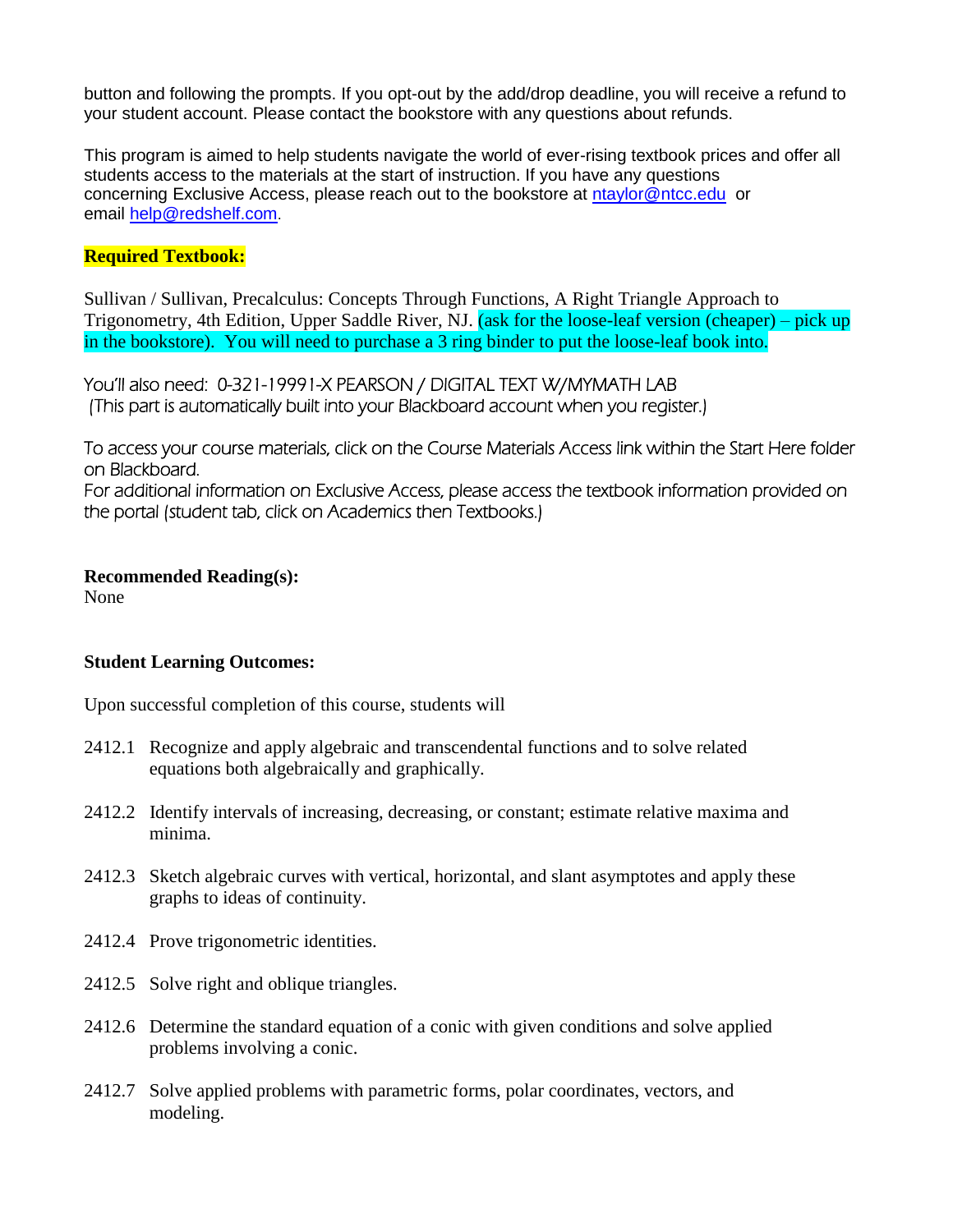# **Core Curriculum Purpose and Objectives:**

Through the core curriculum, students will gain a foundation of knowledge of human cultures and the physical and natural world; develop principles of personal and social responsibility for living in a diverse world; and advance intellectual and practical skills that are essential for all learning.

Courses in the foundation area of mathematics focus on quantitative literacy in logic, patterns, and relationships. In addition, these courses involve the understanding of key mathematical concepts and the application of appropriate quantitative tools to everyday experience.

# **College Student Learning Outcomes:**

## Critical Thinking Skills

**CT.1** Students will demonstrate the ability to 1) analyze complex issues, 2) synthesize information, and 3) evaluate the logic, validity, and relevance of data.

## Communication Skills

**CS.1** Students will effectively develop, interpret and express ideas through written communication.

## Empirical and Quantitative Skills

- **EQS.1** Students will manipulate numerical data or observable facts by organizing and converting relevant information into mathematical or empirical form
- **EQS.2** Students will analyze numerical data or observable facts by processing information with correct calculations, explicit notations, and appropriate technology.
- **EQS.3** Students will draw informed conclusions from numerical data or observable facts that are accurate, complete, and relevant to the investigation.

#### **SCANS Skills: N/A**

### **Lectures and Discussions:**

## **Course Outline:**

### **Chapter 1** Functions

- 1.1 Functions (Optional)
- 1.2 The Graph of a Function (Optional)
- 1.3 Properties of Functions
- 1.4 Library of Functions; Piecewise-defined Functions
- 1.5 Graphing Techniques: Transformations
- 1.6 Mathematical Models; Building Functions (Optional)
- 1.7 Building Mathematical Models Using Variation (Optional)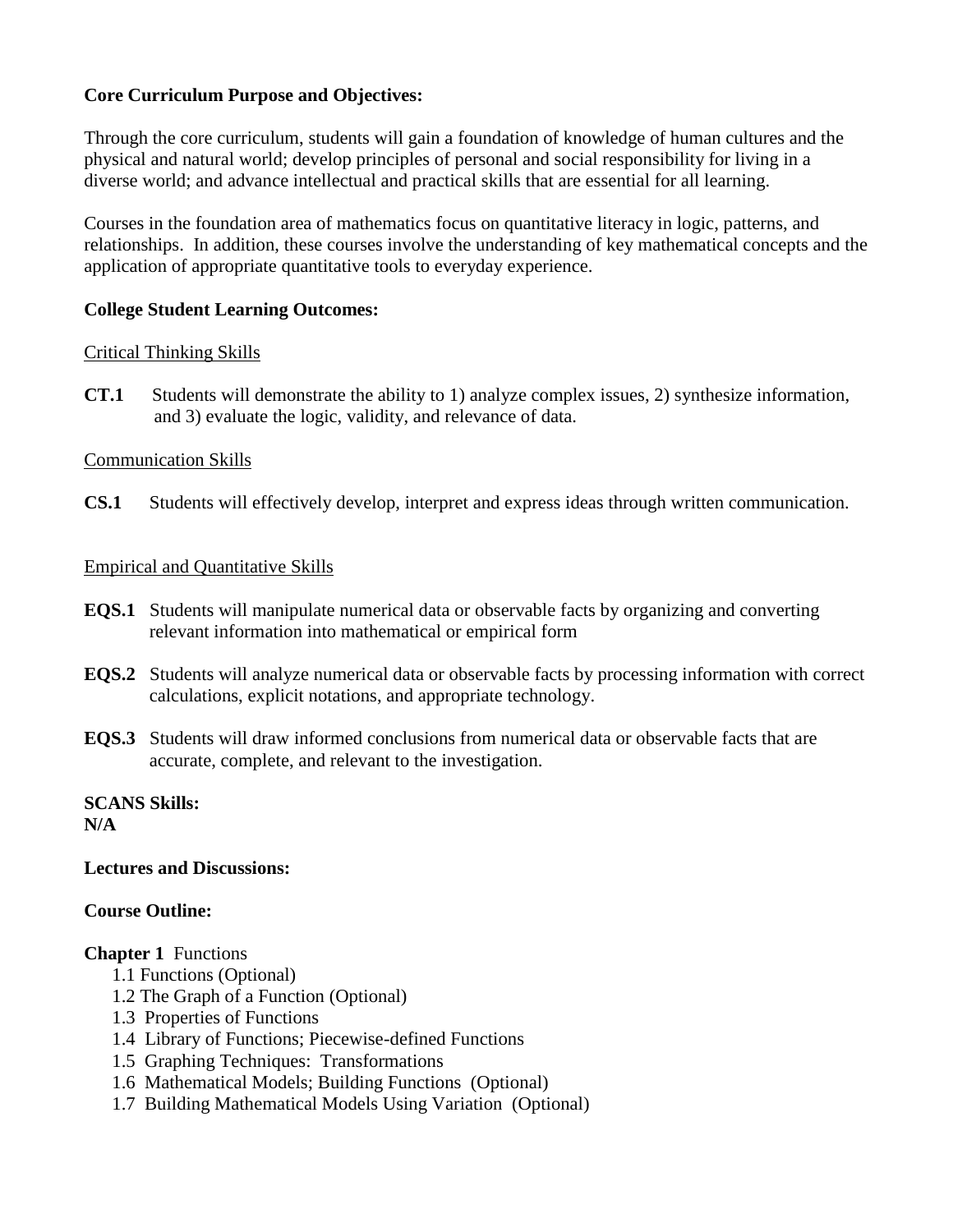**Chapter 2** Linear and Quadratic Functions

- 2.1 Properties of Linear functions and Linear Models
- 2.2 Building Linear Models from Data (Optional)
- 2.3 Quadratic Functions and Their Zeros (Optional)
- 2.4 Properties of Quadratic Functions
- 2.5 Inequalities Involving Quadratic Functions
- 2.6 Building Quadratic Models from Verbal Descriptions and from Data (Optional)
- 2.7 Complex Zeros of a Quadratic Function
- 2.8 Equations and Inequalities Involving the Absolute Value Function (Optional)

**Chapter 3** Polynomial and Rational Functions

- 3.1 Polynomial Functions and Models
- 3.2 Properties of Rational Functions
- 3.3 The Graph of a Rational Function
- 3.4 Polynomial and Rational Inequalities (Optional)
- 3.5 The Real Zeros of a Polynomial Functions (Optional)
- 3.6 Complex Zeros; Fundamental Theorem of Algebra

**Chapter 4** Exponential and Logarithmic Functions

- 4.1 Composite Functions (Optional)
- 4.2 One-to-One Functions; Inverse Functions
- 4.3 Exponential Functions
- 4.4 Logarithmic Functions
- 4.5 Properties of Logarithms
- 4.6 Logarithmic and Exponential Equations (Optional)

**Chapter 5** Trigonometric Functions

- 5.1 Angles and Their Measure
- 5.2 Right Triangle Trigonometry
- 5.3 Computing the Values of Trigonometric Functions of Acute Angles
- 5.4 Trigonometric Functions of any Angle
- 5.5 Unit Circle Approach: Properties of the Trigonometric Functions
- 5.6 Graphs of the Sine and Cosine Functions
- 5.7 Graphs of the Tangent, Cotangent, Cosecant, and Secant Functions
- 5.8 Phase Shift; Sinusoidal Curve Fitting (As time permits)

### **Chapter 6** Analytic Trigonometry

- 6.1 The Inverse Sine, Cosine, and Tangent Functions
- 6.2 The Inverse Trigonometric Functions (Continued)
- 6.3 Trigonometric Equations
- 6.4 Trigonometric Identities
- 6.5 Sum and Difference Formulas
- 6.6 Double-angle and Half-angle Formulas
- 6.7 Product-to-Sum and Sum-to-Product Formulas (Optional)

# **Chapter 7** Applications of Trigonometric Functions

- 7.1 Applications Involving Right Triangles
- 7.2 The Law of Sines
- 7.3 The Law of Cosines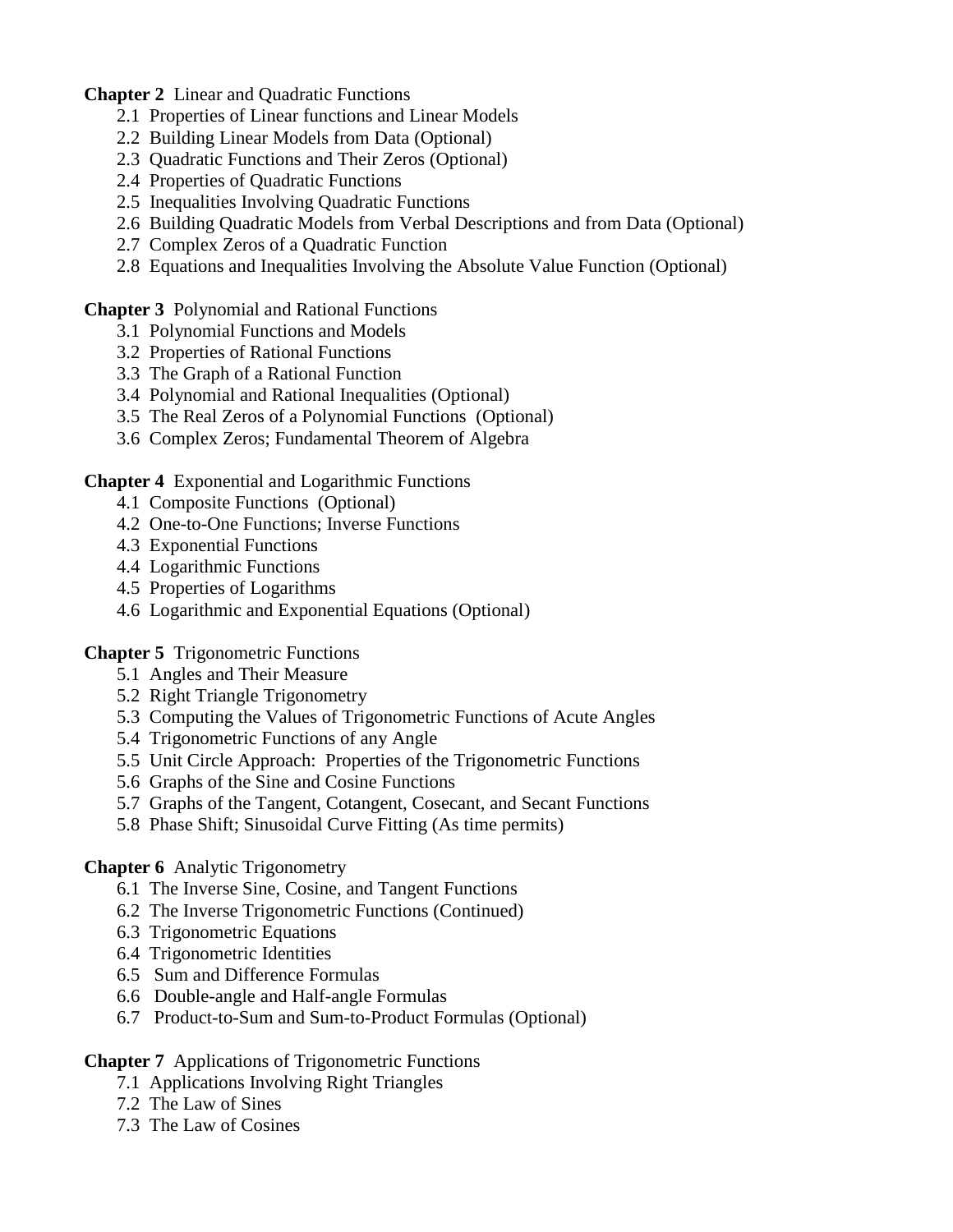- 7.4 Area of a Triangle (Optional)
- 7.5 Simple Harmonic Motion; Damped Motion; Combining Waves (Optional)

#### **Chapter 8** Polar Coordinates; Vectors

- 8.1 Polar Coordinates
- 8.2 Polar Equations and Graphs
- 8.4 Vectors

#### **Chapter 9** Analytic Geometry

- 9.1 Conics
- 9.2 The Parabola
- 9.3 The Ellipse
- 9.4 The Hyperbola
- 9.7 Plane Curves and Parametric Equations

#### **Evaluation/Grading Policy:**

Three major 100 point examinations will be given, and together they will be worth 45% of the final grade. If an exam is missed or failed, the highest possible make-up grade is a 70 (with instructor notification prior to the exam missed).

The average of a series of homework assignments will be worth 25% of the total grade (all homework is on MyMathLab). All homework due dates are posted on MyMathLab. Homework is due on the due date…no exceptions. Quizzes over each chapter will be worth 10% of the final grade.

A comprehensive final examination will contribute 20% to the final grade.

#### **Tests/Exams:**

| 3 Exams<br>Final Exam<br>Online Assignments (MyMathLab)<br>Quizzes | 45%<br>20%<br>25%<br>10% |      |
|--------------------------------------------------------------------|--------------------------|------|
|                                                                    | <b>TOTAL</b>             | 100% |
| "A"<br>"B"                                                         | 90%<br>80%               |      |
| "C"<br>"D"<br>"F"                                                  | 70%<br>60%<br>Below 60%  |      |

#### **Other Course Requirements**

A graphing calculator is required for this course.

#### **Student Responsibilities/Expectations:**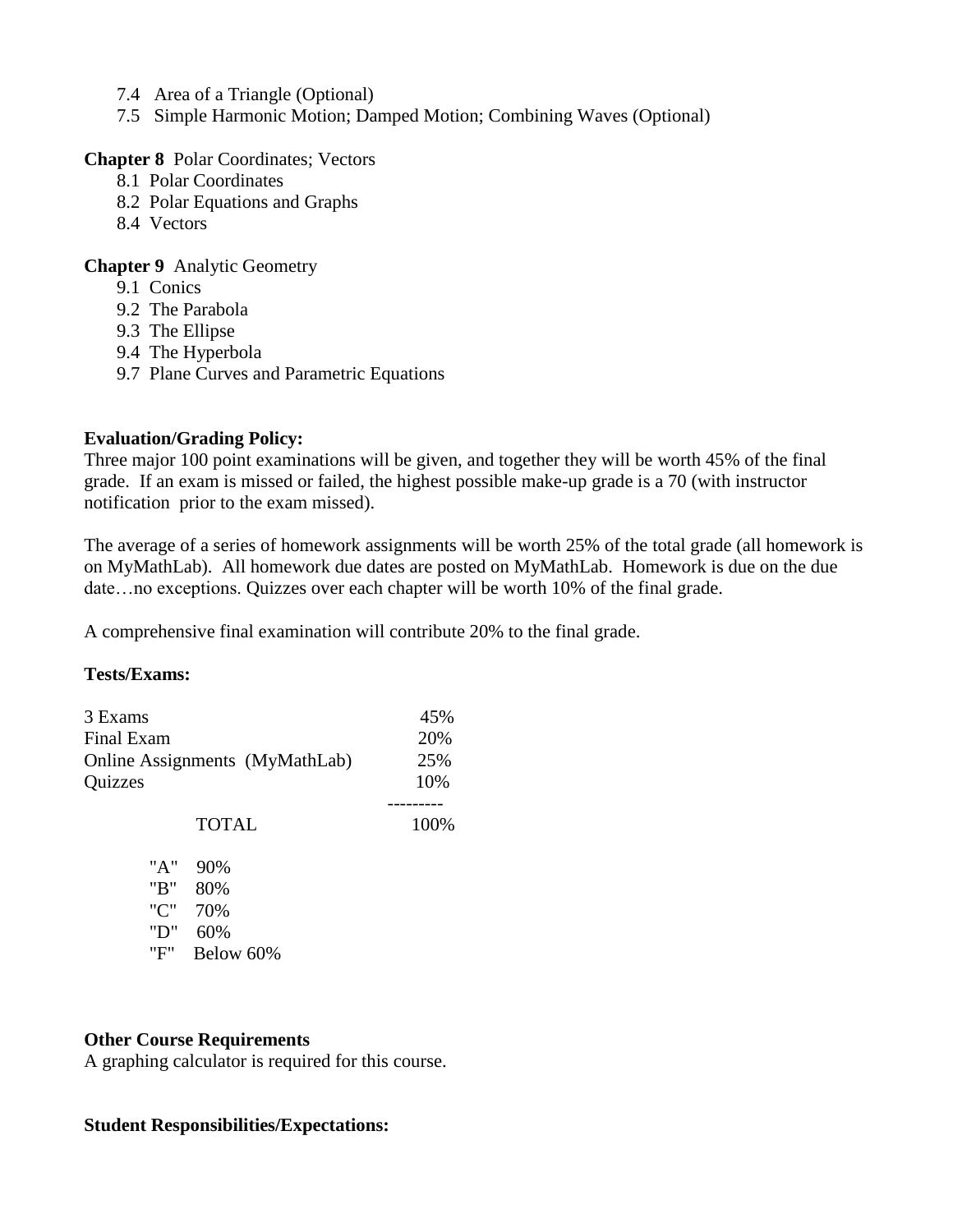Attendance: Students are expected to attend every class. If a student has to miss class, he/she must contact the instructor prior to missing. Class attendance is vital to being successful in this class. Also, students must be self-motivated to keep up with the due dates, turn in assignments ON TIME, and take Exams as scheduled.

Students are expected to be respectful to classmates, professor and themselves. Students will be warned when using a phone inappropriately. A student will be removed from class if any disruption continues.

The college's official means of communication is via your campus email address. I will use your campus email address and Blackboard to communicate with you outide of class. Make sure you keep your campus email cleaned out and below the limit so you can receive important messages.

# **APPROPRIATE CLASSROOM BEHAVIOR:**

Students are expected to conduct themselves in a mature and respectful manner toward the Professor as well as other students. An orderly and cooperative classroom environment is essential for optimum learning to take place. In order to maintain an environment in which learning can take place the following behaviors are expected to be observed:

- Turn off cell phones or set them on silent.
- Pay attention during instruction. You should not be working on homework, texting, or social networking during instruction. These are three of my pet peeves.
- Out of respect for the Professor and others in the class, avoid side conversations during instruction.
- Use class time wisely.
- Above all, be respectful to each other and practice the "Golden Rule."

The instructor reserves the right to administratively drop a student who goes beyond two weeks in turning in online assignments unless the instructor is notified and given a valid reason for late assignments.

### **NTCC Academic Honesty Statement:**

"Students are expected to complete course work in an honest manner, using their intellects and resources designated as allowable by the course instructor. Students are responsible for addressing questions about allowable resources with the course instructor. NTCC upholds the highest standards of academic integrity. This course will follow the NTCC Academic Honesty policy stated in the Student Handbook."

### **Academic Ethics**

The college expects all students to engage in academic pursuits in a manner that is beyond reproach. Students are expected to maintain complete honesty and integrity in their academic pursuit. Academic dishonesty such as cheating, plagiarism, and collusion is unacceptable and may result in disciplinary action. Refer to the student handbook for more information on this subject.

# **ADA Statement:**

It is the policy of NTCC to provide reasonable accommodations for qualified individuals who are students with disabilities. This College will adhere to all applicable federal, state, and local laws, regulations, and guidelines with respect to providing reasonable accommodations as required to afford equal educational opportunity. It is the student's responsibility to request